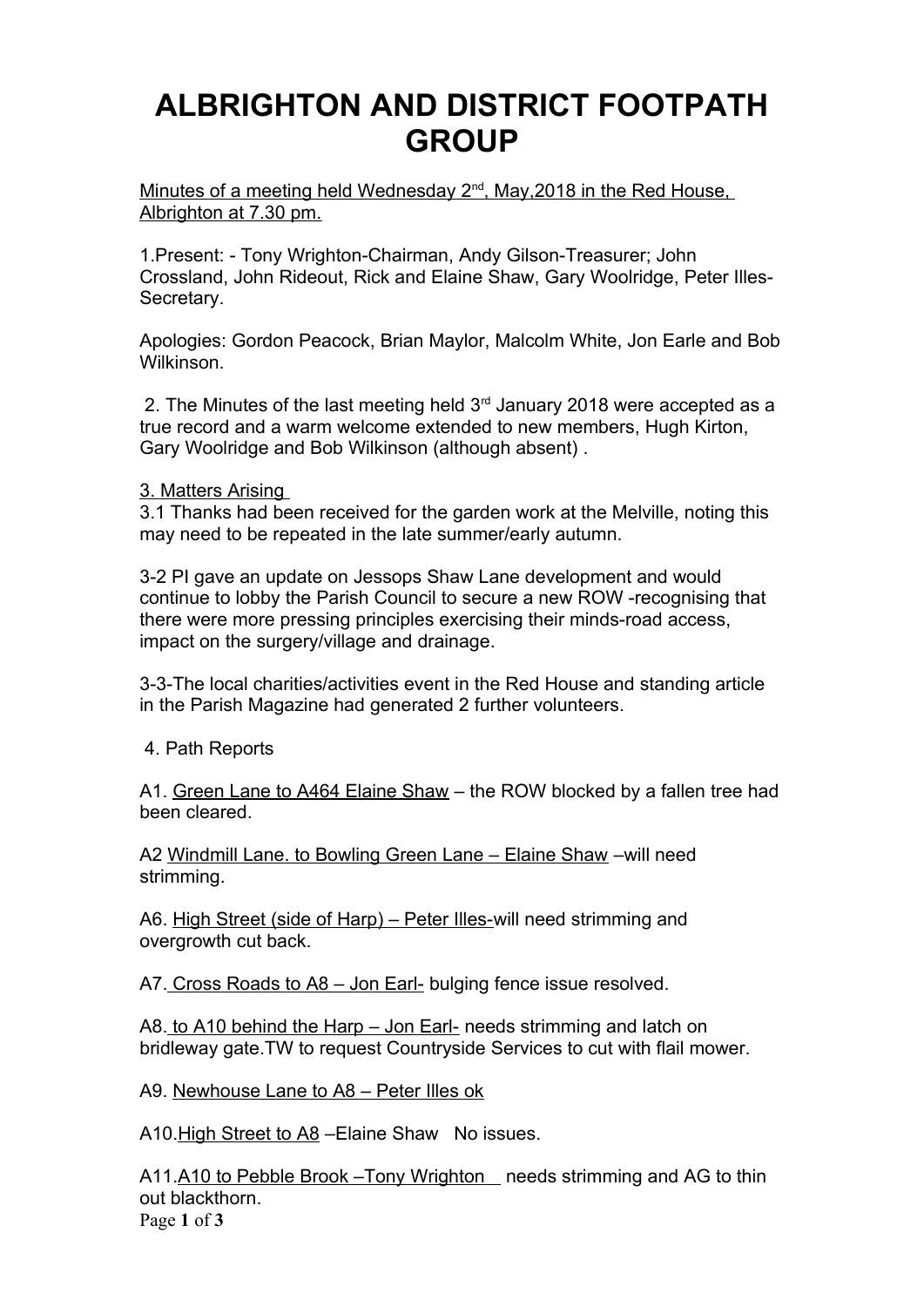# **ALBRIGHTON AND DISTRICT FOOTPATH GROUP**

A12. Kingswood Road to Pebble Brook - Tony Wrighton Needs strimming. Considering fitting a kiss gate.

A13.Highhouse Lane to County Lane – Peter Illes -Overplanting reported to SCC.Stile needs replacing-may consider a gate.

Pebble Brook Permissive Path- removed some leaning willow trees.

All Boningale Paths – Andy Gilson

B1. Pebble Brook to Woodhouse Lane OK but needs dog fouling notices.TW to order.

B2. B1 to A464 -ok.

B3. Newhouse Lane to A464 (Long Path) rape seed planted-will keep reviewed to ensure path not compromised. Request made to Farm Manager to mow-TW to follow up.

B4. Newhouse Lane to A464 No issues and largely defunct

B13.Pepperhill to County Lane-needs strimming and work on overhanging trees.

B14.A464 to Pepperhill ok

B15.Woodhouse Lane (East) to Pebble Brook -ok

Boningale Permissive Path –stile replaced by a new gate at the A464 end.AG to fit spring to ensure access to landowners' mower is not compromised.

Donington Paths

D1. Bypass to Blue House Lane – Brian Maylor- needs strimming and stile steps need replacing.

D2. Blue House Lane to Shackley Lane – Brian Maylor/Malcolm White Loose post on stile secured by string needs attention SCC had written to Mr Eaton re need to clear path.

D3 Mill Lane to M54 – Malcolm White. No issues

D4 Renshaw Wood Lane to Codsall Road – Brian Maylor No issues

Boscobel Paths

Bos 1 White Ladies to Parish Boundary - Jon Earl No issues but very wet.

Bos 2 Boscobel House to White Ladies – Jon Earl No issues but very wet. Page **2** of **3**